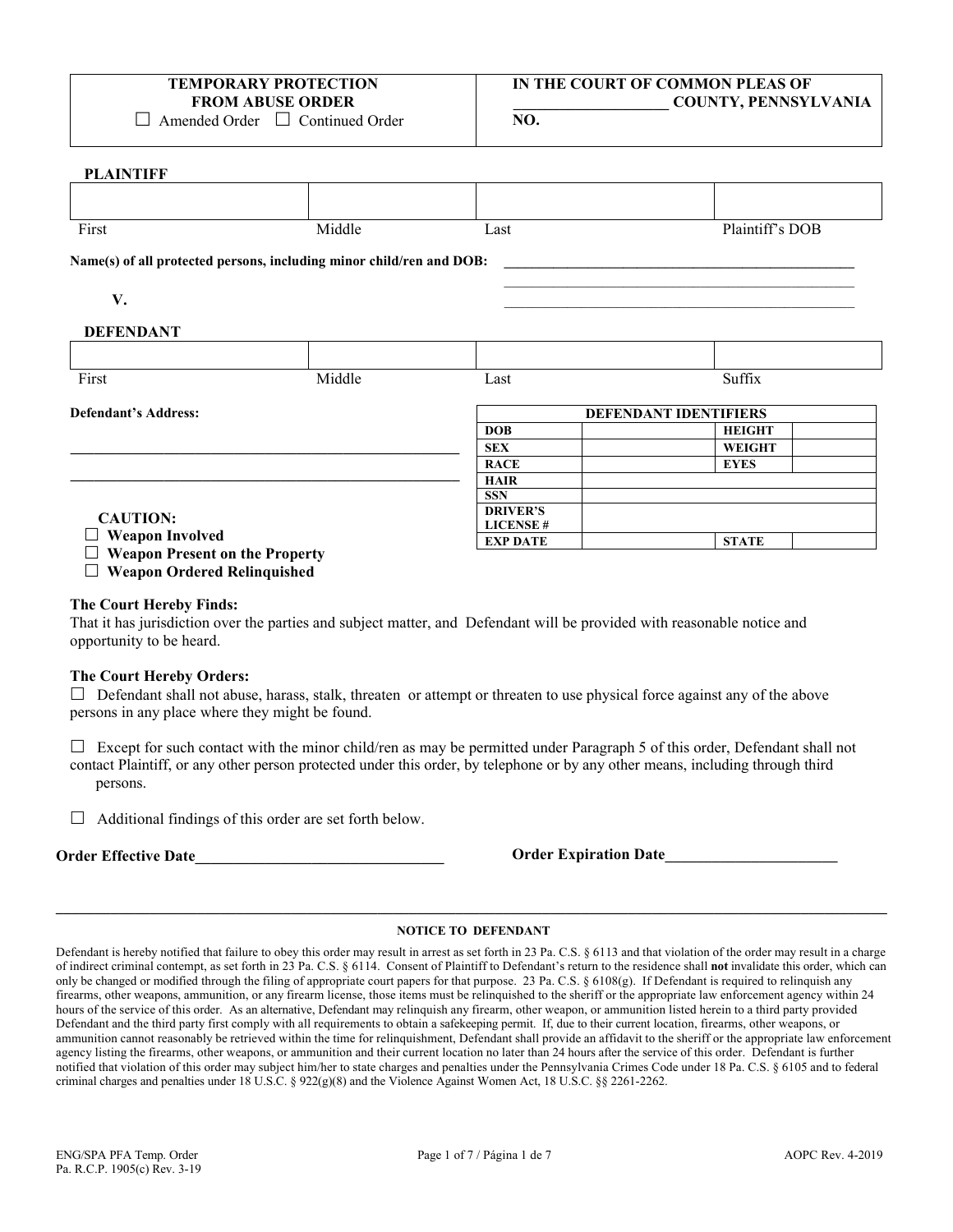# **ORDEN TEMPORAL DE PROTECCIÓN CONTRA EL MALTRATO**

□ Orden Enmendada □ Orden Extendida

### **EN EL TRIBUNAL DE PRIMERA INSTANCIA DEL CONDADO DE \_\_\_\_\_\_\_\_\_\_\_\_\_\_\_\_\_\_\_\_, PENSILVANIA NÚM.**

### **DEMANDANTE**

| Primer Nombre                                                                                            | Segundo Nombre | Apellido                   | Fecha de nacimiento del(de la)<br>Demandante |
|----------------------------------------------------------------------------------------------------------|----------------|----------------------------|----------------------------------------------|
| Nombre(s) de todas las personas protegidas, incluyendo hijo(s) menor(es) de edad y fechas de nacimiento: |                |                            |                                              |
| V.                                                                                                       |                |                            |                                              |
| <b>DEMANDADO(A)</b>                                                                                      |                |                            |                                              |
|                                                                                                          |                |                            |                                              |
| Primer Nombre                                                                                            | Segundo Nombre | Apellido                   | Sufijo                                       |
| Dirección del(de la) Demandado(a):                                                                       |                |                            |                                              |
|                                                                                                          |                |                            | DATOS PERSONALES DEL(DE LA) DEMANDADO(A)     |
|                                                                                                          |                | <b>FECHA DE NACIMIENTO</b> | <b>ESTATURA</b>                              |
|                                                                                                          |                | <b>SEXO</b>                | <b>PESO</b>                                  |

|                                                            | <b>SEXO</b>                           | <b>PESO</b>   |
|------------------------------------------------------------|---------------------------------------|---------------|
|                                                            | <b>RAZA</b>                           | <b>OJOS</b>   |
|                                                            | <b>CABELLO</b>                        |               |
| <b>ADVERTENCIA:</b>                                        | $SSN$ (# SS)                          |               |
| $\Box$ Arma involucrada<br>$\Box$ Hay arma en la propiedad | NÚM. DE LICENCIA<br>DE CONDUCIR       |               |
| $\Box$ Se ordena entregar el arma                          | <b>FECHA DE</b><br><b>VENCIMIENTO</b> | <b>ESTADO</b> |

### **Mediante el presente documento el Juez declara:**

Que tiene jurisdicción sobre las partes y el asunto a tratar; y se le otorgará al Demandado(a) aviso con tiempo razonable y la oportunidad de ser escuchado(a).

### **Mediante el presente documento el Juez ordena:**

 El(La) Demandado(a) no maltratará, hostigará, acosará, amenazará, o intentara o amenazara con usar fuerza fisica contra ninguno de los individuos arriba nombrados en ningún lugar donde éstos se pudieran encontrar.

 Salvo el contacto con el(los) hijo(s) menor(es) que se permita según se indique en el Párrafo 5 de esta orden, el(la) Demandado(a) no deberá tener ningún contacto con el(la) Demandante ni con ninguna otra persona protegida por esta orden, ni por teléfono ni por ningún otro medio, ni a través de otras personas.

 $\Box$  Los fallos adicionales de esta orden se estipulan abajo.

**Fecha en que la Orden entra en vigor \_\_\_\_\_\_\_\_\_\_\_\_\_\_\_\_\_\_\_\_\_\_Fecha de vencimiento de la Orden \_\_\_\_\_\_\_\_\_\_\_\_\_\_\_\_\_\_\_\_\_\_\_**

## **AVISO AL DEMANDADO(A)**

Por el presente documento, se notifica al(a la) Demandado(a) que no obedecer esta orden puede tener como consecuencia su arresto como se establece en 23 Pa.C.S. § 6113 y que la violación de la orden puede resultar en un cargo por desacato penal indirecto, establecido en 23 Pa.C.S. §6114. El hecho de que el(la) Demandante le dé consentimiento al(a la) Demandado(a) para que regrese a la residencia **no** anulará esta orden, la cual solo podrá ser cambiada o modificada mediante la presentación al tribunal de los documentos apropiados para dicho propósito. 23 Pa.C.S. §6108(g). Si al(a la) Demandado(a) se le exige que entregue toda arma de fuego, otras armas municiones, o permiso para poseer y portar armas de fuego, deberá entregar dichos artículos al sheriff o la agencia de orden público correspondiente en un plazo de 24 horas luego de haber recibido esta orden. Como alternativa, el(la) Demandado(a) podría entregar las armas de fuego, otras armas, o municiones aquí enumeradas a un tercero, siempre y cuando el(la) Demandado(a) y el tercero cumplan primero con todos los requisitos para obtener un permiso de guardar. Si debido al lugar en que se encuentran, no puede recoger, dentro de lo razonable, las armas de fuego, otras armas, o municiones, en el plazo estipulado para entregarlas, el(la) Demandado(a) deberá entregarle al sheriff o la agencia de orden público correspondiente un affidávit que incluya la lista de las armas de fuego, otras armas o municiones y el lugar donde actualmente se encuentran, en un plazo de 24 horas a partir del momento de recibida esta Orden. Además, se le informa al(a la) Demandado(a) que si viola esta orden podría quedar sujeto(a) a cargos y sanciones estatales en virtud del Código Penal de Pensilvania bajo 18Pa.C.S. § 6105 y cargos y sanciones criminales federales en virtud de 18 U.S.C. § 922(g)(8) y en virtud de la Ley de Violencia Contra la Mujer, 18 U.S.C. §§2261-2262.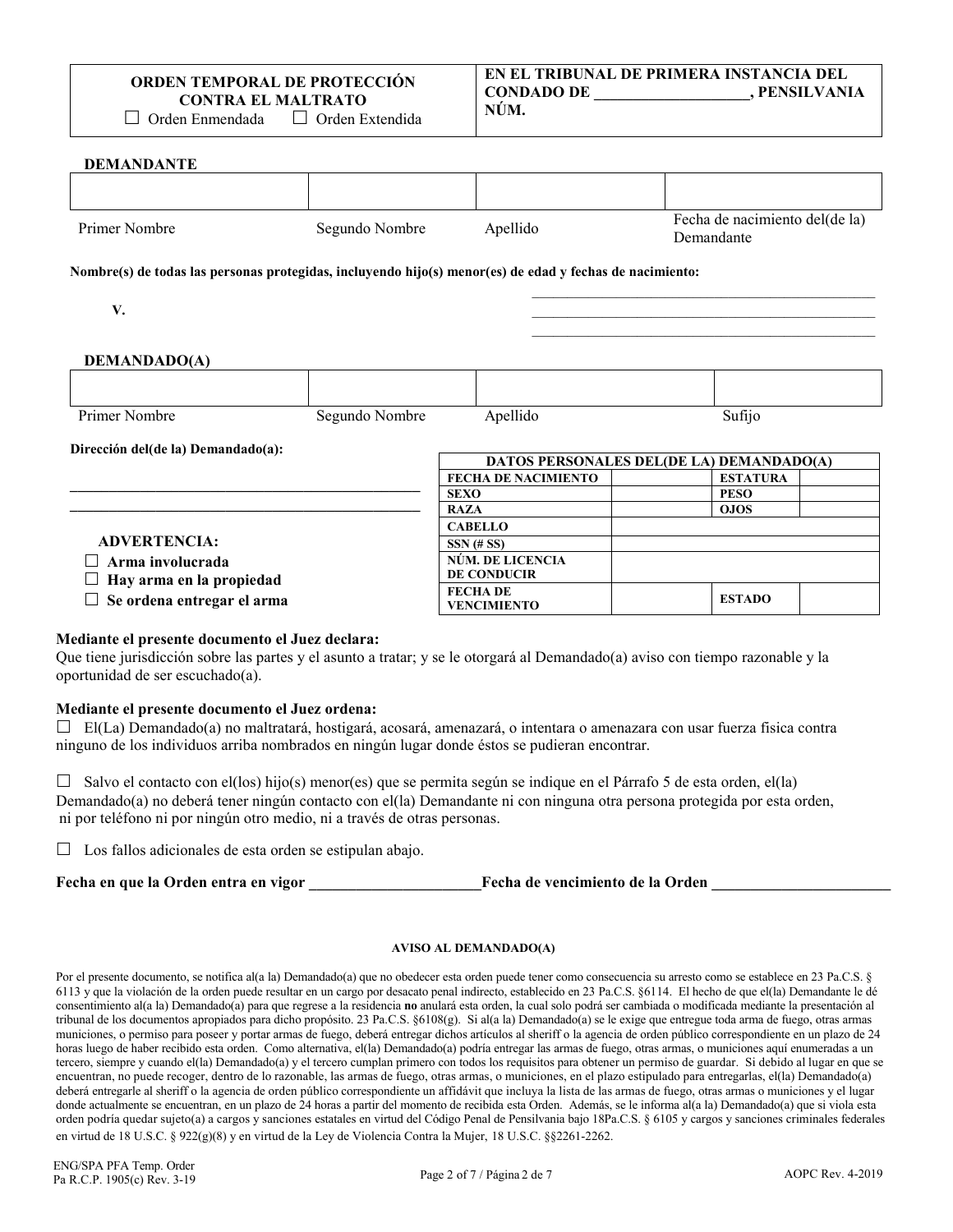AND NOW, this \_\_\_\_\_\_\_\_\_\_\_\_ day of \_\_\_\_\_\_\_\_\_\_\_, upon consideration of the attached Petition for Protection from Abuse, the Court hereby enters the following Temporary Order:

- $\Box$  Plaintiff's request for a Temporary Protection Order is **denied**.
- $\Box$  Plaintiff's request for a Temporary Protection Order is **granted**.

 $\Box$  1. Defendant shall not abuse, harass, stalk, threaten, or attempt or threaten to use physical force against any of the above persons in any place where they might be found.

 $\Box$  2. Defendant is evicted and excluded from the residence at:

 $\mathcal{L}_\text{max} = \mathcal{L}_\text{max} = \mathcal{L}_\text{max} = \mathcal{L}_\text{max} = \mathcal{L}_\text{max} = \mathcal{L}_\text{max} = \mathcal{L}_\text{max} = \mathcal{L}_\text{max} = \mathcal{L}_\text{max} = \mathcal{L}_\text{max} = \mathcal{L}_\text{max} = \mathcal{L}_\text{max} = \mathcal{L}_\text{max} = \mathcal{L}_\text{max} = \mathcal{L}_\text{max} = \mathcal{L}_\text{max} = \mathcal{L}_\text{max} = \mathcal{L}_\text{max} = \mathcal{$ 

OR any other permanent or temporary residence where Plaintiff or any other person protected under this Order may live. Plaintiff is granted exclusive possession of the residence. Defendant shall have no right or privilege to enter or be present on the premises of Plaintiff or any other person protected under this Order.

 $\Box$  3. Except for such contact with the minor child/ren as may be permitted under paragraph 5 of this order, Defendant is prohibited from having ANY CONTACT with plaintiff, or any other person protected under this order, either directly or indirectly, at any location, including but not limited to any contact at plaintiff's school, business, or place of employment. Defendant is specifically ordered to stay away from the following locations for the duration of this order:

 $\Box$  4. Except for such contact with the minor child/ren as may be permitted under paragraph 5 of this order, Defendant shall not contact plaintiff, or any other person protected under this order, by telephone or by any other means, including through third persons.

 $\mathcal{L}_\text{max} = \frac{1}{2} \sum_{i=1}^{n} \frac{1}{2} \sum_{i=1}^{n} \frac{1}{2} \sum_{i=1}^{n} \frac{1}{2} \sum_{i=1}^{n} \frac{1}{2} \sum_{i=1}^{n} \frac{1}{2} \sum_{i=1}^{n} \frac{1}{2} \sum_{i=1}^{n} \frac{1}{2} \sum_{i=1}^{n} \frac{1}{2} \sum_{i=1}^{n} \frac{1}{2} \sum_{i=1}^{n} \frac{1}{2} \sum_{i=1}^{n} \frac{1}{2} \sum_{i=1}^{n} \frac{1$  $\mathcal{L}_\text{max} = \frac{1}{2} \sum_{i=1}^{n} \frac{1}{2} \sum_{i=1}^{n} \frac{1}{2} \sum_{i=1}^{n} \frac{1}{2} \sum_{i=1}^{n} \frac{1}{2} \sum_{i=1}^{n} \frac{1}{2} \sum_{i=1}^{n} \frac{1}{2} \sum_{i=1}^{n} \frac{1}{2} \sum_{i=1}^{n} \frac{1}{2} \sum_{i=1}^{n} \frac{1}{2} \sum_{i=1}^{n} \frac{1}{2} \sum_{i=1}^{n} \frac{1}{2} \sum_{i=1}^{n} \frac{1$ 

 $\Box$  There is a current custody order as to the child/ren of the parties: \_\_\_\_\_\_\_\_\_\_\_\_\_\_\_\_\_\_\_\_\_\_\_\_\_\_\_\_\_\_\_\_\_\_\_\_\_\_\_\_\_\_

 $\mathcal{L}_\text{max}$  , and the set of the set of the set of the set of the set of the set of the set of the set of the set of the set of the set of the set of the set of the set of the set of the set of the set of the set of the  $\mathcal{L}_\text{max}$  , and the set of the set of the set of the set of the set of the set of the set of the set of the set of the set of the set of the set of the set of the set of the set of the set of the set of the set of the

 $\mathcal{L}_\text{max}$  , and the set of the set of the set of the set of the set of the set of the set of the set of the set of the set of the set of the set of the set of the set of the set of the set of the set of the set of the

Y AHORA, el presente día\_\_\_\_\_\_\_\_\_\_\_\_ de \_\_\_\_\_\_\_\_\_\_\_\_\_\_\_, en consideración de la Petición de Protección contra el Maltrato, adjunta, el Juez asienta la siguiente Orden Temporal:

- **Se niega** la solicitud del(de la) Demandante de una Orden de Protección Temporal.
- **Se otorga** la solicitud del(de la) Demandante de a una Orden de Protección Temporal.
- $\Box$  1. El(La) Demandado(a) no abusará, hostigará, acosará, amenazará, o atentara o amenazará con usar fuerza física contra ninguna de las personas arriba indicadas en ningún lugar donde se pudieran encontrar.
- $\Box$  2. El(La) Demandado(a) es desalojado(a) y expulsado(a) de la residencia ubicada en:

\_\_\_\_\_\_\_\_\_\_\_\_\_\_\_\_\_\_\_\_\_\_\_\_\_\_\_\_\_\_\_\_\_\_\_\_\_\_\_\_\_\_\_\_\_\_\_\_\_\_\_\_\_

O de cualquier otra residencia, permanente o temporal, donde viva el(la) Demandante o cualquier otra persona protegida bajo esta Orden. Al(A la) Demandante se le otorga la posesión exclusiva de la residencia. El(La) Demandado(a) no tendrá ningún derecho o privilegio de entrar o estar presente en la propiedad del(de la) Demandante o de cualquier otra persona protegida bajo esta Orden.

 $\Box$  3. Con la excepción del contacto con el (los) hijo(s) menor(es) de edad, según se permita en el párrafo 5 de esta orden, se le prohíbe al(a la) Demandado(a) TODO CONTACTO con el(la) demandante, o con cualquier otra persona protegida bajo esta orden, ya sea directa o indirectamente, en cualquier lugar, inclusive, pero sin limitarse a todo contacto en la escuela, negocio o lugar de empleo del(de la) demandante. Se le ordena específicamente al(a la) Demandado(a) mantenerse alejado(a) de los siguientes lugares durante la vigencia de esta orden:

 $\Box$  4. Con la excepción del contacto con el (los) hijo(s) menor(es) de edad, según se permita en el párrafo 5 de esta orden, el(la) Demandado(a) no se pondrá en contacto con el(la) demandante ni con ninguna otra persona protegida con esta orden, ni por teléfono, ni por ningún otro medio, incluso a través de terceros.

 $\mathcal{L}_\text{max} = \{ \mathcal{L}_\text{max} \mid \mathcal{L}_\text{max} \}$  $\mathcal{L}_\text{max} = \{ \mathcal{L}_\text{max} \mid \mathcal{L}_\text{max} \}$ 

## $\Box$  5. CUSTODY  $\Box$  5. CUSTODIA

 Actualmente hay una orden de custodia en vigor, respecto al (a los) hijo(s) menor(es) de las partes:

Corte del condado

Numero del expediente

 $\Box$  THIS ORDER SHALL NOT SUPERSEDE THE CURRENT  $\Box$  ESTA ORDEN NO REEMPLAZARÁ LA ORDEN DE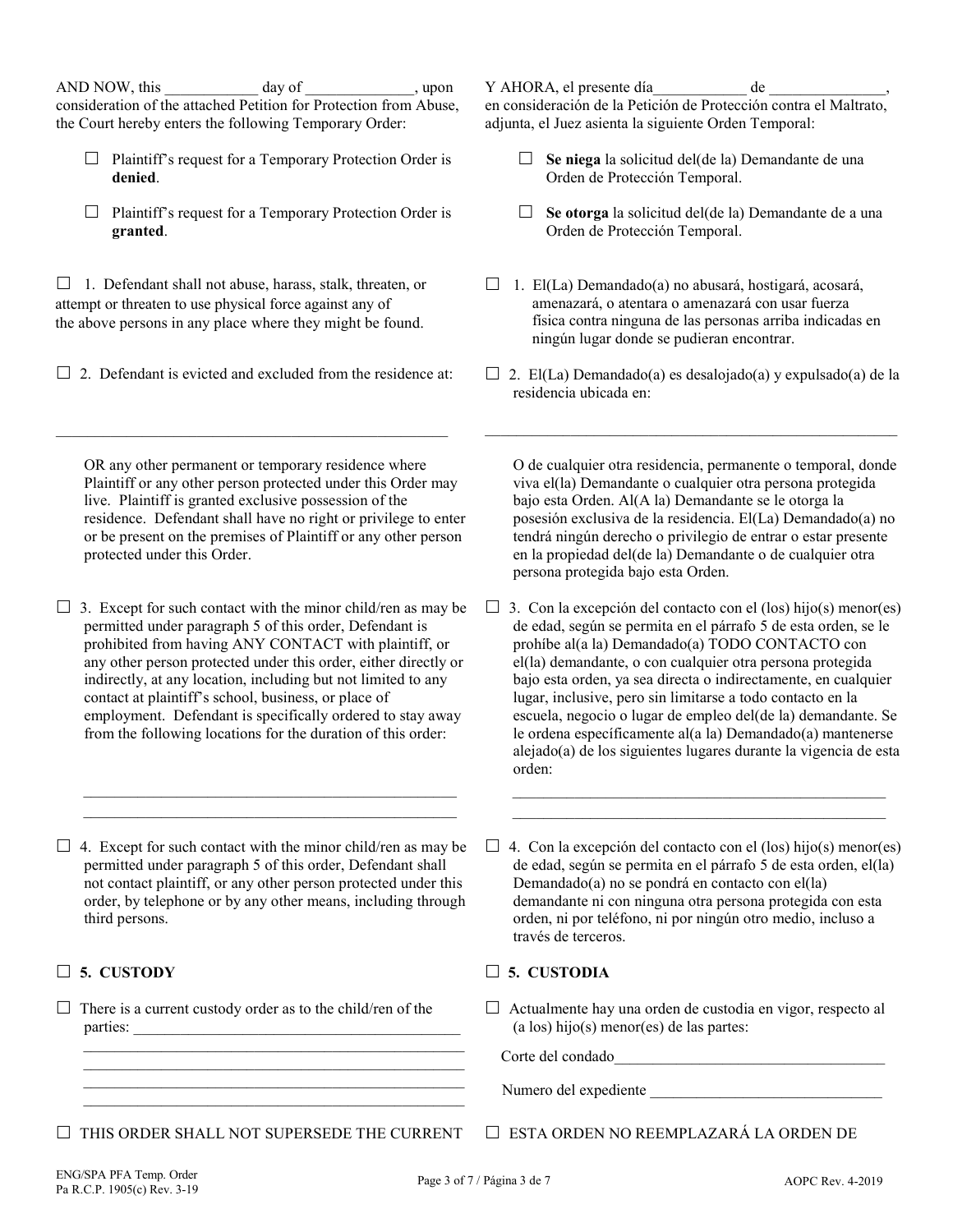# $\Box$  THIS ORDER SUPERSEDES ANY PRIOR ORDER RELATING TO CHILD CUSTODY.

 $\Box$  Until the final hearing, all contact between Defendant and the child(ren) shall be limited to the following:  $\mathcal{L}_\text{max}$  , and the set of the set of the set of the set of the set of the set of the set of the set of the set of the set of the set of the set of the set of the set of the set of the set of the set of the set of the

 $\mathcal{L}_\text{max}$  , and the set of the set of the set of the set of the set of the set of the set of the set of the set of the set of the set of the set of the set of the set of the set of the set of the set of the set of the

 $\mathcal{L}_\text{max}$  , and the set of the set of the set of the set of the set of the set of the set of the set of the set of the set of the set of the set of the set of the set of the set of the set of the set of the set of the

 $\mathcal{L}_\mathcal{L}$  , and the set of the set of the set of the set of the set of the set of the set of the set of the set of the set of the set of the set of the set of the set of the set of the set of the set of the set of th

 $\mathcal{L}_\text{max}$  and  $\mathcal{L}_\text{max}$  and  $\mathcal{L}_\text{max}$  and  $\mathcal{L}_\text{max}$  and  $\mathcal{L}_\text{max}$ 

 $\Box$  Pending the outcome of the final hearing in this matter, Plaintiff is awarded temporary custody of the following minor child/ren:

The local law enforcement agency in the jurisdiction where the child/ren are located shall ensure that the child/ren are placed in the care and control of the Plaintiff in accordance with the terms of this order.

## **6. FIREARMS, OTHER WEAPONS, OR AMMUNITION RESTRICTIONS**

Check all that apply:

 $\Box$  Defendant is prohibited from possessing or acquiring any firearms for the duration of this order.

 $\Box$  Defendant shall relinquish to the sheriff or the appropriate law enforcement agency the following firearm licenses owned or possessed by Defendant.

 $\Box$  Defendant is directed to relinquish to the sheriff or the appropriate law enforcement agency any firearm, other weapon, or ammunition listed in Attachment A to Temporary Order, which is incorporated herein by reference, under Defendant's control or in Defendant's possession.

Defendant may relinquish any firearms, other weapons, or ammunition to the sheriff or the appropriate law enforcement agency. As an alternative, Defendant may relinquish firearms, other weapons or ammunition to a third party provided Defendant and the third party first comply with all the requirements to obtain a safekeeping permit. Defendant must relinquish any firearm, other weapon, ammunition or firearms license ordered to be relinquished no later than 24 hours after service of this order. If, due to their current location, firearms, other weapons, or ammunition cannot reasonably be retrieved within the time for relinquishment, Defendant shall provide to the sheriff or the appropriate law enforcement agency or the appropriate law enforcement agency an affidavit listing the firearms, other weapons, or ammunition and their current location no later than 24 hours after the service of this order.

CUSTODY ORDER. CUSTODIA EN VIGOR.

- ESTA ORDEN REEMPLAZA TODA ORDEN PREVIA DE CUSTODIA DE MENORES.
- $\Box$  Hasta que se realice la audiencia final, todo contacto entre el(la) Demandado(a) y el (los) hijo(s) menor(es) se limitará a lo siguiente: \_\_\_\_\_\_\_\_\_\_\_\_\_\_\_\_\_\_\_\_\_\_\_\_\_\_\_\_\_\_\_\_\_\_\_\_\_\_

 $\overline{\phantom{a}}$  ,  $\overline{\phantom{a}}$  ,  $\overline{\phantom{a}}$  ,  $\overline{\phantom{a}}$  ,  $\overline{\phantom{a}}$  ,  $\overline{\phantom{a}}$  ,  $\overline{\phantom{a}}$  ,  $\overline{\phantom{a}}$  ,  $\overline{\phantom{a}}$  ,  $\overline{\phantom{a}}$  ,  $\overline{\phantom{a}}$  ,  $\overline{\phantom{a}}$  ,  $\overline{\phantom{a}}$  ,  $\overline{\phantom{a}}$  ,  $\overline{\phantom{a}}$  ,  $\overline{\phantom{a}}$  $\mathcal{L}=\sum_{i=1}^n\frac{1}{i!}\sum_{j=1}^n\frac{1}{j!}\sum_{j=1}^n\frac{1}{j!}\sum_{j=1}^n\frac{1}{j!}\sum_{j=1}^n\frac{1}{j!}\sum_{j=1}^n\frac{1}{j!}\sum_{j=1}^n\frac{1}{j!}\sum_{j=1}^n\frac{1}{j!}\sum_{j=1}^n\frac{1}{j!}\sum_{j=1}^n\frac{1}{j!}\sum_{j=1}^n\frac{1}{j!}\sum_{j=1}^n\frac{1}{j!}\sum_{j=1}^n\frac{1}{j!}\sum_{j=1$ 

 $\Box$  Hasta no tener el resultado de la audiencia final sobre este asunto, se le otorga al(a la) Demandante la custodia temporal del(de los) siguientes hijo(s) menor(es):

 $\mathcal{L}_\text{max} = \{ \mathcal{L}_\text{max} \mid \mathcal{L}_\text{max} \}$  $\mathcal{L}_\mathcal{L} = \{ \mathcal{L}_\mathcal{L} = \{ \mathcal{L}_\mathcal{L} = \{ \mathcal{L}_\mathcal{L} = \{ \mathcal{L}_\mathcal{L} = \{ \mathcal{L}_\mathcal{L} = \{ \mathcal{L}_\mathcal{L} = \{ \mathcal{L}_\mathcal{L} = \{ \mathcal{L}_\mathcal{L} = \{ \mathcal{L}_\mathcal{L} = \{ \mathcal{L}_\mathcal{L} = \{ \mathcal{L}_\mathcal{L} = \{ \mathcal{L}_\mathcal{L} = \{ \mathcal{L}_\mathcal{L} = \{ \mathcal{L}_\mathcal{$ 

 $\mathcal{L}_\text{max} = \frac{1}{2} \sum_{i=1}^{n} \frac{1}{2} \sum_{i=1}^{n} \frac{1}{2} \sum_{i=1}^{n} \frac{1}{2} \sum_{i=1}^{n} \frac{1}{2} \sum_{i=1}^{n} \frac{1}{2} \sum_{i=1}^{n} \frac{1}{2} \sum_{i=1}^{n} \frac{1}{2} \sum_{i=1}^{n} \frac{1}{2} \sum_{i=1}^{n} \frac{1}{2} \sum_{i=1}^{n} \frac{1}{2} \sum_{i=1}^{n} \frac{1}{2} \sum_{i=1}^{n} \frac{1$ 

La agencia local de orden público en la jurisdicción donde se encuentra(n) el (los) hijo(s) menor(es) deberá asegurarse de que el (los) hijo(s) menor(es) esté(n) bajo el cuidado y control del(de la) Demandante, de conformidad con las disposiciones de esta orden.

## **6. RESTRICCIONES DE ARMAS DE FUEGO, OTRAS ARMAS, O MUNICIONES**

Marque todas las que correspondan:

- $\Box$  Se le prohíbe al(a la) Demandado(a) poseer o adquirir armas de fuego durante la vigencia de esta orden.
- $\Box$  El(La) Demandado(a) deberá entregarle al sheriff o la agencia del orden público correspondiente los siguientes permisos para portar armas de fuego que le pertenezcan o que posea el(la) Demandado(a)  $\overline{\phantom{a}}$
- $\Box$  Se ordena al(a la) Demandado(a) que le entregue al sheriff o la agencia del orden público correspondiente las armas de fuego, otras armas, o municiones bajo el control o posesión del demandado enumeradas en el Anexo A de la Orden Temporal, que se incorpora aquí por referencia.

El(La) Demandado(a) puede entregarle al sheriff o la agencia del orden público correspondiente las armas de fuego, otras armas, o municiones. Como alternativa, el(la) Demandado(a) podrá entregarle sus armas de fuego, otras armas o municiones a un tercero, siempre y cuando el(la) Demandado(a) y el tercero cumplan primero con todos los requisitos para obtener un permiso de custodia. El(La) Demandado(a) deberá entregar cualquier arma de fuego, otras armas, municiones, o permisos para tener y portar armas de fuego que se la ha ordenado entregar en un plazo de 24 horas luego de haber recibido esta orden. Si no es posible, dentro de lo razonable, recoger las armas de fuego, otras armas, o municiones debido a la ubicación actual de éstas dentro del plazo para entregarlas, el(la) Demandado(a) deberá proporcionarle al sheriff o la agencia del orden público correspondiente un affidávit en la que enumera las armas de fuego, otras armas, o municiones y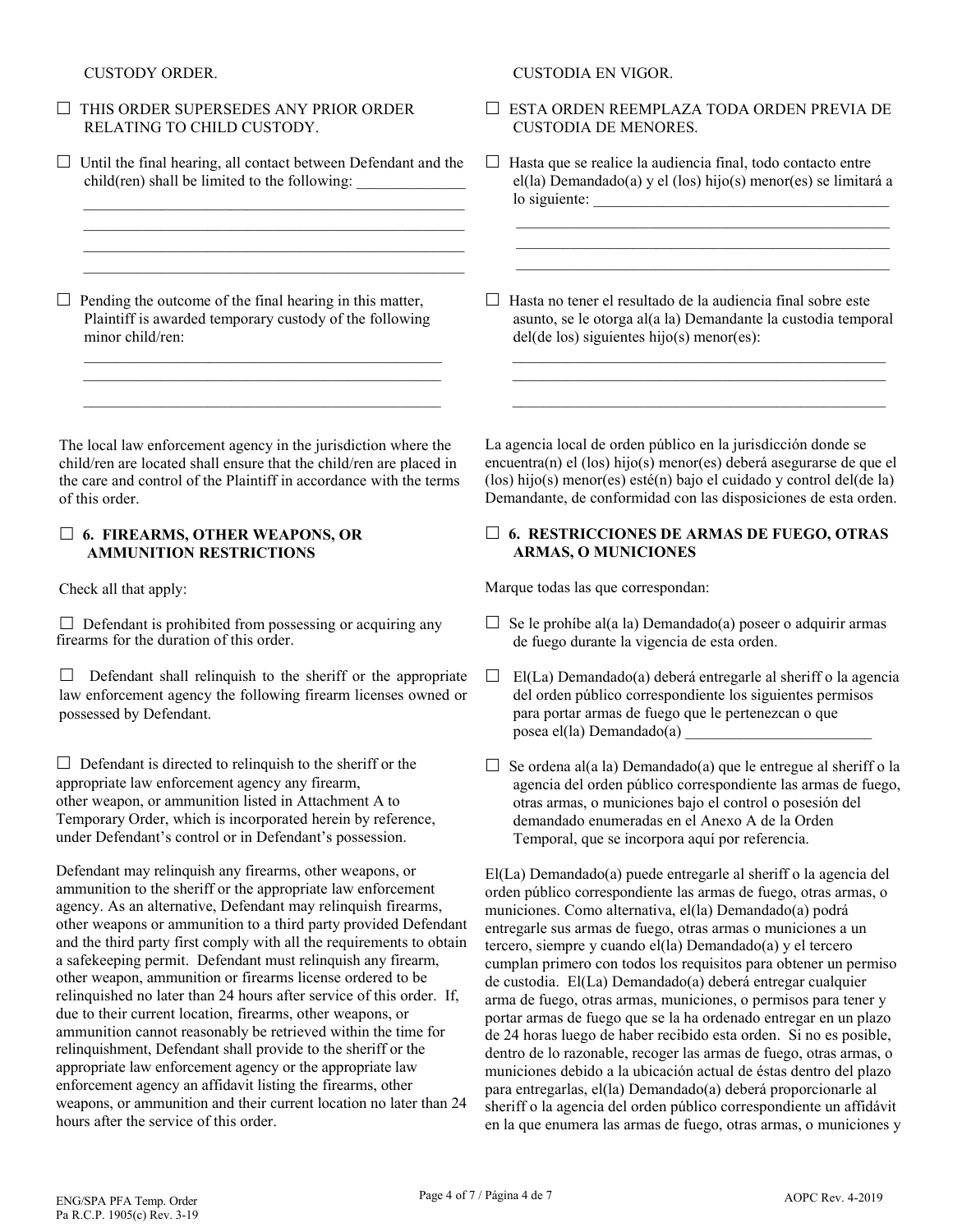Failure to timely relinquish any firearm, other weapon, ammunition, or any firearm license shall result in a violation of this order and may result in criminal conviction under the Uniform Firearms Act, 18 Pa.C.S. §6105.

 $\Box$  7. The following additional relief is granted:

 $\Box$  Defendant is prohibited from stalking, as defined in 18 Pa.C.S. § 2709.1, or harassing, as defined in 18 Pa.C.S. § 2709, the following family and household members of Plaintiff:

su ubicación actual en un plazo de 24 horas luego de haber recibido esta Orden. El no entregar las armas de fuego, otras armas, municiones o permisos para poseer y portar armas de fuego es una violación de esta orden y puede ser condenado bajo la Ley Uniforme de Armas de Fuego (Uniform Firearms Act), 18 Pa.C.S. §6105.

 $\Box$  7. Se otorgan los siguientes amparos adicionales:

 $\Box$  Se prohíbe al(a la) Demandado(a) acosar, según definido en 18 Pa.C.S. §2709.1, o hostigar, según definido en 18 Pa.C.S. §2709, a los siguientes familiares y miembros del hogar del(de la) Demandante.

| Name / Nombre | Address (optional) / Dirección (opcional) | Relationship to Plaintiff /<br>Parentesco con el (la) Demandante |
|---------------|-------------------------------------------|------------------------------------------------------------------|
|               |                                           |                                                                  |
|               |                                           |                                                                  |
|               |                                           |                                                                  |
|               |                                           |                                                                  |

 $\Box$  Other relief:

 $\Box$  8. The Pennsylvania State Police, the municipal police, or the sheriff shall accompany Plaintiff to his or her residence to retrieve personal belongings or accompany Plaintiff while the petition or order is served on Defendant.

 $\mathcal{L}=\underbrace{\mathcal{L}=\mathcal{L}=\mathcal{L}=\mathcal{L}=\mathcal{L}=\mathcal{L}=\mathcal{L}=\mathcal{L}=\mathcal{L}=\mathcal{L}=\mathcal{L}=\mathcal{L}=\mathcal{L}=\mathcal{L}=\mathcal{L}=\mathcal{L}=\mathcal{L}=\mathcal{L}=\mathcal{L}=\mathcal{L}=\mathcal{L}=\mathcal{L}=\mathcal{L}=\mathcal{L}=\mathcal{L}=\mathcal{L}=\mathcal{L}=\mathcal{L}=\mathcal{L}=\mathcal{L}=\mathcal{L}=\mathcal{L}=\mathcal{L}=\mathcal{L}=\mathcal{L}=\$  $\mathcal{L}_\text{max}$  , and the set of the set of the set of the set of the set of the set of the set of the set of the set of the set of the set of the set of the set of the set of the set of the set of the set of the set of the

 $\Box$  9. A certified copy of this order shall be provided to the sheriff or police department where plaintiff resides and any other agency specified hereafter:

 $\mathcal{L}_\mathcal{L} = \{ \mathcal{L}_\mathcal{L} = \{ \mathcal{L}_\mathcal{L} = \{ \mathcal{L}_\mathcal{L} = \{ \mathcal{L}_\mathcal{L} = \{ \mathcal{L}_\mathcal{L} = \{ \mathcal{L}_\mathcal{L} = \{ \mathcal{L}_\mathcal{L} = \{ \mathcal{L}_\mathcal{L} = \{ \mathcal{L}_\mathcal{L} = \{ \mathcal{L}_\mathcal{L} = \{ \mathcal{L}_\mathcal{L} = \{ \mathcal{L}_\mathcal{L} = \{ \mathcal{L}_\mathcal{L} = \{ \mathcal{L}_\mathcal{$ \_\_\_\_\_\_\_\_\_\_\_\_\_\_\_\_\_\_\_\_\_\_\_\_\_\_\_\_\_\_\_\_\_\_\_\_\_\_\_\_\_\_\_\_\_\_\_\_\_

- $\Box$  10. THIS ORDER SUPERSEDES ANY PRIOR PROTECTION FROM ABUSE ORDER OBTAINED BY THE SAME PLAINTIFF AGAINST THE SAME DEFENDANT.
- $\Box$  11. THIS ORDER APPLIES IMMEDIATELY TO DEFENDANT AND SHALL REMAIN IN EFFECT UNTIL \_\_\_\_\_\_\_\_\_\_\_\_\_\_\_\_\_\_\_\_\_\_\_\_\_\_\_ OR UNTIL OTHERWISE MODIFIED OR TERMINATED BY THIS COURT AFTER NOTICE AND HEARING.

 $\Box$  8. La Policía del Estado de Pensilvania, la policía municipal o el sheriff deberán acompañar al Demandante a su residencia para recuperar sus pertenencias personales o acompañar al Demandante mientras la petición o la orden se emplacé al Demandado.

 $\mathcal{L}=\frac{1}{2} \sum_{i=1}^{n} \frac{1}{2} \sum_{j=1}^{n} \frac{1}{2} \sum_{j=1}^{n} \frac{1}{2} \sum_{j=1}^{n} \frac{1}{2} \sum_{j=1}^{n} \frac{1}{2} \sum_{j=1}^{n} \frac{1}{2} \sum_{j=1}^{n} \frac{1}{2} \sum_{j=1}^{n} \frac{1}{2} \sum_{j=1}^{n} \frac{1}{2} \sum_{j=1}^{n} \frac{1}{2} \sum_{j=1}^{n} \frac{1}{2} \sum_{j=1}^{n} \frac{1}{2} \sum_{$ \_\_\_\_\_\_\_\_\_\_\_\_\_\_\_\_\_\_\_\_\_\_\_\_\_\_\_\_\_\_\_\_\_\_\_\_\_\_\_\_\_\_\_\_\_

 $\Box$  Otros amparos legales:  $\mathcal{L}=\frac{1}{2} \sum_{i=1}^{n} \frac{1}{2} \sum_{j=1}^{n} \frac{1}{2} \sum_{j=1}^{n} \frac{1}{2} \sum_{j=1}^{n} \frac{1}{2} \sum_{j=1}^{n} \frac{1}{2} \sum_{j=1}^{n} \frac{1}{2} \sum_{j=1}^{n} \frac{1}{2} \sum_{j=1}^{n} \frac{1}{2} \sum_{j=1}^{n} \frac{1}{2} \sum_{j=1}^{n} \frac{1}{2} \sum_{j=1}^{n} \frac{1}{2} \sum_{j=1}^{n} \frac{1}{2} \sum_{$ 

 $\Box$  9. Se proporcionará una copia certificada de esta orden al sheriff o al departamento de policía donde vive el(la) demandante y a cualquier otra agencia aquí indicada:

\_\_\_\_\_\_\_\_\_\_\_\_\_\_\_\_\_\_\_\_\_\_\_\_\_\_\_\_\_\_\_\_\_\_\_\_\_\_\_\_\_\_\_\_\_\_\_\_\_  $\mathcal{L}_\mathcal{L} = \{ \mathcal{L}_\mathcal{L} = \{ \mathcal{L}_\mathcal{L} = \{ \mathcal{L}_\mathcal{L} = \{ \mathcal{L}_\mathcal{L} = \{ \mathcal{L}_\mathcal{L} = \{ \mathcal{L}_\mathcal{L} = \{ \mathcal{L}_\mathcal{L} = \{ \mathcal{L}_\mathcal{L} = \{ \mathcal{L}_\mathcal{L} = \{ \mathcal{L}_\mathcal{L} = \{ \mathcal{L}_\mathcal{L} = \{ \mathcal{L}_\mathcal{L} = \{ \mathcal{L}_\mathcal{L} = \{ \mathcal{L}_\mathcal{$ 

- □ 10. ESTA ORDEN REEMPLAZA CUALQUIER OTRA ORDEN PREVIA DE PROTECCIÓN CONTRA EL MALTRATO OBTENIDA POR EL MISMO DEMANDANTE CONTRA EL(LA) MISMO(A) DEMANDADO(A).
- $\Box$  11. ESTA ORDEN SE APLICA DE INMEDIATO AL(A LA) DEMANDADO(A) Y ESTARÁ EN VIGOR HASTA EL  $\qquad \qquad \text{O HASTA OUE}$  SEA MODIFICADA O ANULADA POR ESTE TRIBUNAL, DESPUÉS DE AVISO Y AUDIENCIA.

## **NOTICE TO DEFENDANT**

Defendant is hereby notified that failure to obey this order may result in arrest as set forth in 23 Pa.C.S. § 6113 and that violation of the order may result in a charge of indirect criminal contempt, as set forth in 23 Pa.C.S. § 6114. Consent of Plaintiff to Defendant's return to the residence shall not invalidate this Order, which can only be changed or modified through the filing of appropriate court papers for that purpose. 23 Pa.C.S. §6108(g).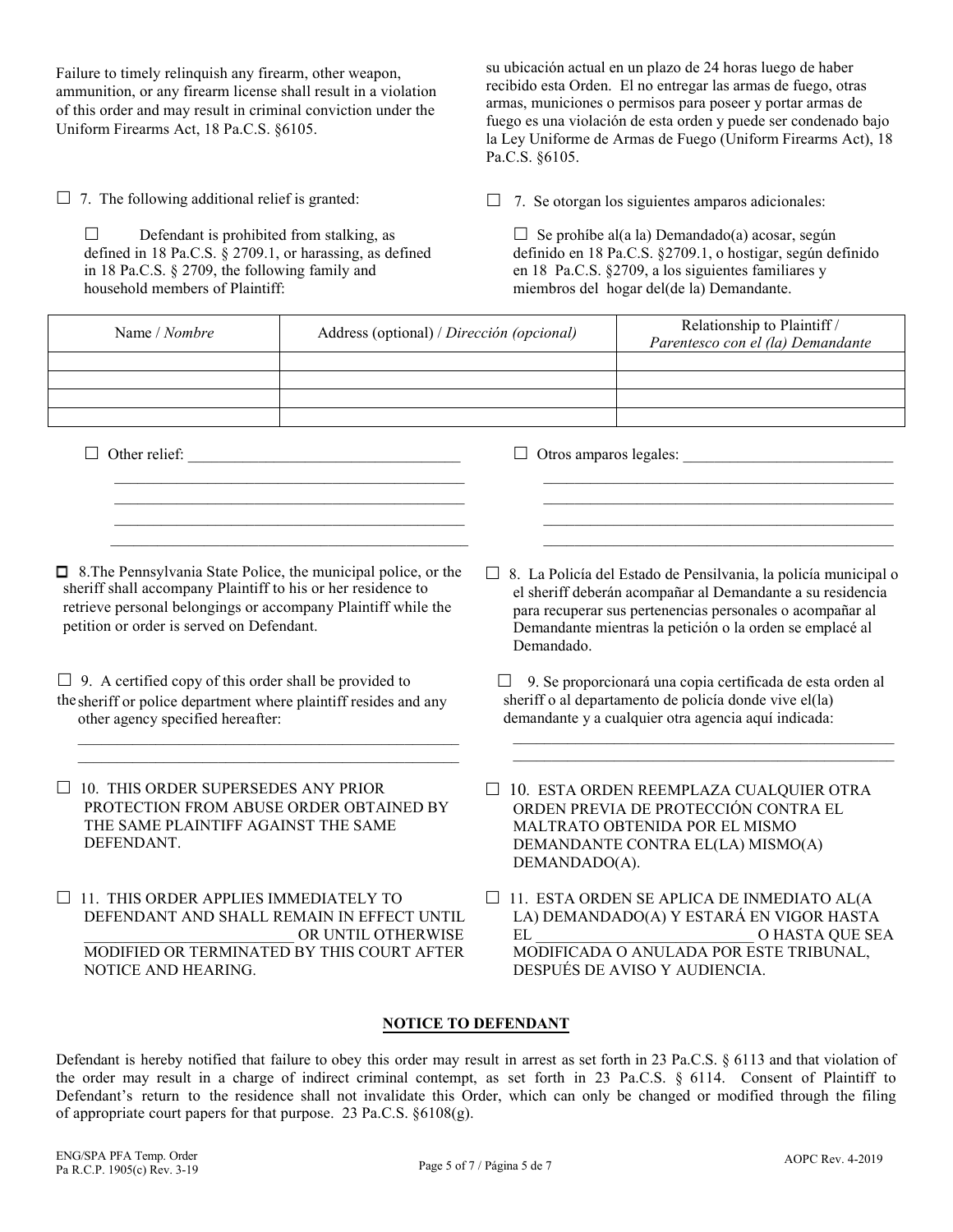If Defendant is required to relinquish any firearms, other weapons, ammunition, or any firearms license, those items must be relinquished to the sheriff or the appropriate law enforcement agency within 24 hours of the service of this order. As an alternative, Defendant may relinquish any firearm, other weapon, or ammunition listed herein to a third party provided Defendant and the third party first comply with all requirements to obtain a safekeeping permit. If, due to their current location, firearms, other weapons, or ammunition cannot reasonably be retrieved within the time for relinquishment, Defendant shall provide an affidavit to the sheriff or the appropriate law enforcement agency listing the firearms, other weapons, or ammunition and their current location no later than 24 hours after service of this order. Defendant is further notified that violation of this order may subject him/her to state charges and penalties under the Pennsylvania Crimes Code under 18 Pa.C.S. § 6105 and to federal criminal charges and penalties under 18 U.S.C. § 922(g)(8) and the Violence Against Women Act, 18 U.S.C. §§ 2261-2262.

# *AVISO AL DEMANDADO(A)*

Por el presente se notifica al (a la) Demandado(a) que el incumplimiento de esta orden puede tener como consecuencia su *arresto como se estipula en 23 Pa.C.S. § 6113 y la violación de esta orden puede resultar en cargos de desacato penal indirecto como se estipula en 23 Pa.C.S. §6114. El hecho de que el(la) Demandante le dé consentimiento al (a la) Demandado(a) para que regrese a la residencia no anulará esta orden, la cual solo podrá ser cambiada o modificada mediante la presentación al tribunal de los documentos apropiados para dicho propósito. 23 Pa.C.S. §6108(g).* 

Si al (a la) Demandado(a) se le exige que entregue toda arma de fuego, otras armas, municiones, o permiso para poseer *y portar armas de fuego, deberá entregar dichos artículos al sheriff o la agencia del orden público correspondiente en un plazo de*  24 horas luego de haber recibido esta orden. Como alternativa, el(la) Demandado(a) podría entregar las armas de fuego, otras armas, o municiones aquí enumeradas a un tercero, siempre y cuando el(la) Demandado(a) y el tercero cumplan primero con todos los requisitos para obtener un permiso de guardar. Si, debido al lugar en que se encuentran, no puede recoger, dentro de lo razonable, las armas de fuego, otras armas, o municiones, en el plazo estipulado para entregarlas, el(la) Demandado(a) deberá entregarle al sheriff o la agencia del orden público correspondiente un affidávit que incluya *la lista de las armas de fuego, otras armas, o municiones y el lugar donde actualmente se encuentran, en un plazo de 24 horas luego de haber recibido esta Orden. Además, se le informa al(a la) Demandado(a) que si viola esta orden podría quedar sujeto(a)*  a cargos y sanciones estatales en virtud del Código Penal de Pensilvania en virtud de 18 Pa.C.S. § 6105 y cargos y sanciones *federales en virtud 18 U.S.C. § 922(g)(8) y de la Ley de Violencia Contra la Mujer, 18 U.S.C. §§ 2261-2262.*

## **NOTICE TO SHERIFF, POLICE AND LAW ENFORCEMENT OFFICIALS**

This order shall be enforced by the police department or sheriff who has jurisdiction over the plaintiff's residence OR any location where a violation of this order occurs OR where the defendant may be located. If defendant violates Paragraphs 1 through 6 of this Order, Defendant shall be arrested on the charge of Indirect Criminal Contempt. An arrest for violation of this Order may be made without warrant, based solely on probable cause, whether or not the violation is committed in the presence of a police officer or sheriff.

Subsequent to an arrest, the law enforcement officer or sheriff shall seize all firearms, other weapons, or ammunition in Defendant's possession which were used or threatened to be used during the violation of the protection order or during prior incidents of abuse and any other firearms in Defendant's possession. Any firearm, other weapon, ammunition, or any firearm license must be delivered to the sheriff or the appropriate law enforcement agency, which sheriff or agency shall maintain possession of the firearms, other weapons, or ammunition until further order of this court, unless the weapon(s) are evidence of a crime, in which case, they shall remain with the law enforcement agency whose officer or sheriff made the arrest.

# *AVISO AL SHERIFF, LA POLICÍA Y AGENTES DEL ORDEN PÚBLICO*

*El departamento de policía o el sheriff con jurisdicción sobre la residencia del(de la) Demandante, O sobre cualquier lugar donde*  se viole esta orden, O donde el(la) Demandado(a) se encuentre hará cumplir esta orden. Si el(la) Demandado(a) viola los párrafos 1 a 6 de esta Orden, el(la) Demandado(a) deberá ser arrestado(a) por Desacato Criminal Indirecto. El arresto por *violación de esta Orden se puede realizar sin una orden de arresto, basándose únicamente en un motivo fundado, sin importar si la violación fué o no cometida en presencia de un agente de policía o del sheriff.* 

Después del arresto, el agente de policía o el sheriff confiscará todas las armas de fuego, otras armas, o municiones *que el(la) Demandado(a) tenga en su poder y que haya usado o amenazado con usar durante la violación de la orden de*  protección, o durante incidentes previos de maltrato, y cualquier otra arma de fuego que el(la) Demandado(a) tenga en *su posesión. Cualquier arma de fuego, otras armas, municiones, o permiso para tener y portar armas de fuego deberá ser*  entregada al sheriff o la agencia del orden público correspondiente; y dicho sheriff o agencia conservará bajo su poder las *armas de fuego, otras armas, o municiones, hasta nueva orden de este tribunal, a menos que el/las arma(s) constituyan prueba de un delito, en cuyo caso deberán permanecer con la agencia de orden público del agente o sheriff que realizó el arresto.*